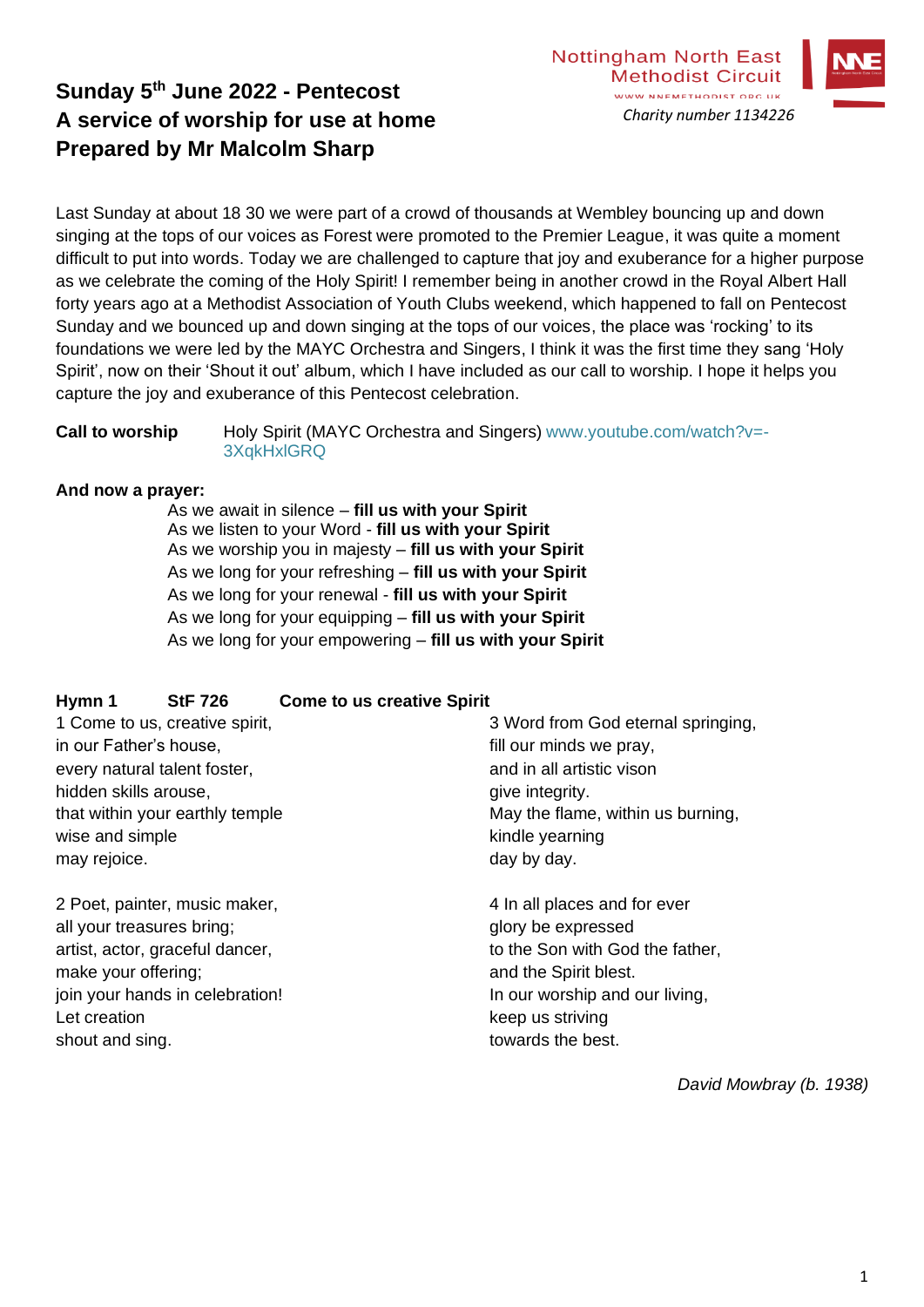#### **Prayer of adoration:**

Your Spirit, present from the beginning of beginnings, present in the message of the prophets, present in provision for your people, present in the life and words of Jesus, present in the Cross and crucifixion, present in the lives of the apostles, present in the church that you empower. Your Spirit, the presence of God in hearts and lives! **Amen**

### **A prayer of confession:**

We ask for your forgiveness, Lord, when we forget the power that lies within, and trust instead upon our human strength. Remind us of that glorious day when your Spirit transformed the lives of those who hid in fear, into men of power. Renew these hearts which have grown cold with flames of fire, as on that Pentecost, that this might be the church that you desire. There is now no condemnation for those who live in union with Christ Jesus; for the law of the Spirit of Life has set us free from the law of sin and death.

# **Amen. Thanks be to God.**

*(Faith and Worship John Birch and Methodist Worship Book)*

# **A poem: They all understood**, by Ana Gobledale

And they all understood No missed messages No mixed messages Confusion moves to clarity Discord moves to harmony Cacophony moves to melody Agitation transformed by peace Individualism transformed by community Nationalism transformed by neighbour-sighting Strangers move into relationship And they all understand Message received.

# **New Testament Reading Acts 2 1 - 21**

# The Holy Spirit Comes at Pentecost

When the day of Pentecost came, they were all together in one place. **<sup>2</sup>** Suddenly a sound like the blowing of a violent wind came from heaven and filled the whole house where they were sitting. **<sup>3</sup>** They saw what seemed to be tongues of fire that separated and came to rest on each of them. **<sup>4</sup>** All of them were filled with the Holy Spirit and began to speak in other tongues<sup>[\[a\]](https://www.biblegateway.com/passage/?search=acts+2&version=NIV#fen-NIV-26954a)</sup> as the Spirit enabled them.

**<sup>5</sup>** Now there were staying in Jerusalem God-fearing Jews from every nation under heaven. **<sup>6</sup>** When they heard this sound, a crowd came together in bewilderment, because each one heard their own language being spoken. **<sup>7</sup>** Utterly amazed, they asked: "Aren't all these who are speaking Galileans? **<sup>8</sup>** Then how is it that each of us hears them in our native language? **<sup>9</sup>** Parthians, Medes and Elamites; residents of Mesopotamia, Judea and Cappadocia, Pontus and Asia,<sup>[\[b\]](https://www.biblegateway.com/passage/?search=acts+2&version=NIV#fen-NIV-26959b) 10</sup> Phrygia and Pamphylia, Egypt and the parts of Libya near Cyrene; visitors from Rome **<sup>11</sup>** (both Jews and converts to Judaism); Cretans and Arabs—we hear them declaring the wonders of God in our own tongues!" **<sup>12</sup>** Amazed and perplexed, they asked one another, "What does this mean?"

**<sup>13</sup>** Some, however, made fun of them and said, "They have had too much wine."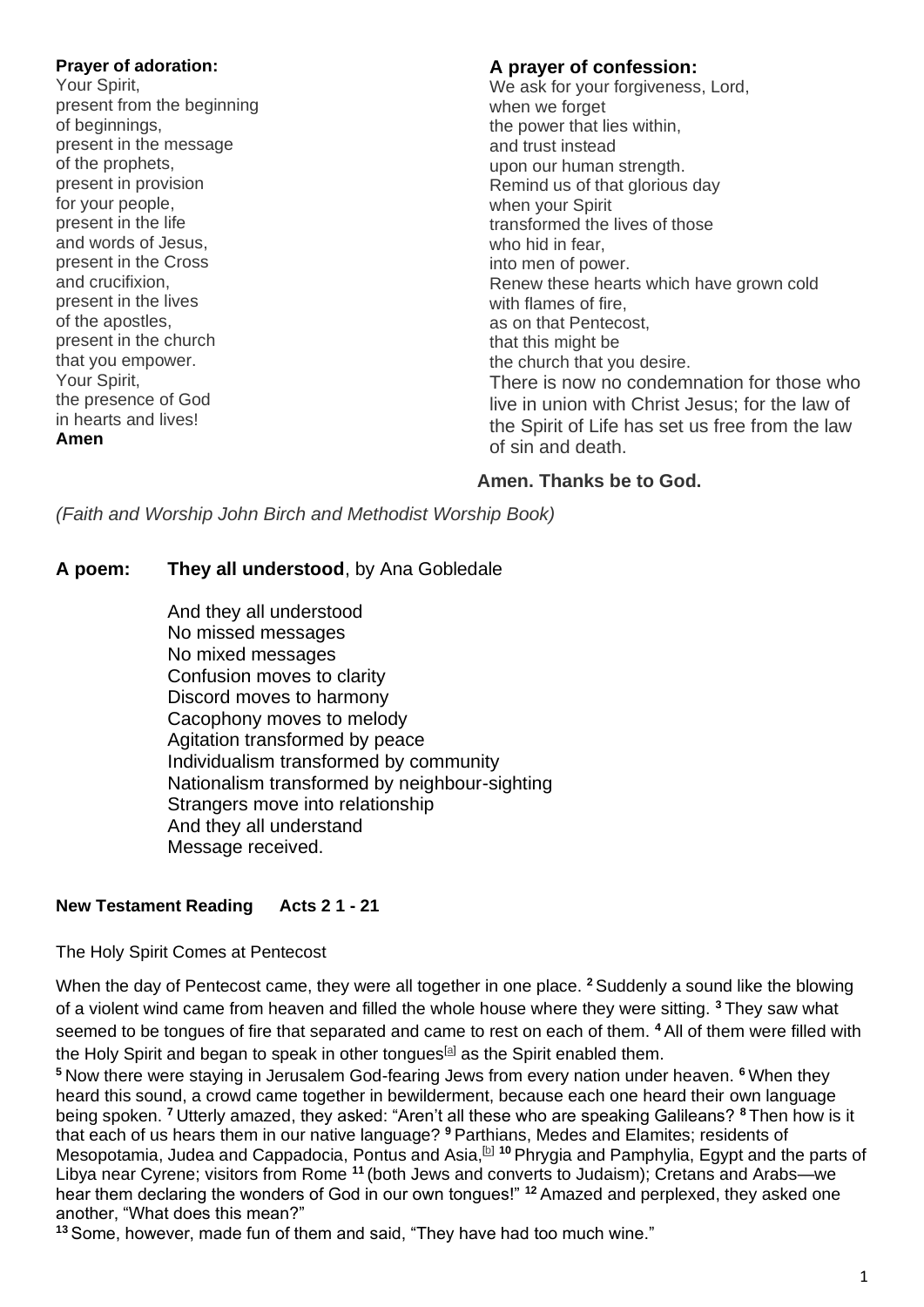## Peter Addresses the Crowd

**<sup>14</sup>** Then Peter stood up with the Eleven, raised his voice and addressed the crowd: "Fellow Jews and all of you who live in Jerusalem, let me explain this to you; listen carefully to what I say. **<sup>15</sup>** These people are not drunk, as you suppose. It's only nine in the morning! **<sup>16</sup>** No, this is what was spoken by the prophet Joel: **<sup>17</sup>** "'In the last days, God says,

I will pour out my Spirit on all people.

- Your sons and daughters will prophesy, your young men will see visions, your old men will dream dreams.
- **<sup>18</sup>** Even on my servants, both men and women, I will pour out my Spirit in those days, and they will prophesy.
- **<sup>19</sup>** I will show wonders in the heavens above and signs on the earth below, blood and fire and billows of smoke.
- **<sup>20</sup>** The sun will be turned to darkness and the moon to blood before the coming of the great and glorious day of the Lord. **<sup>21</sup>** And everyone who calls on the name of the Lord will be saved.' $[CI]$

# **Gospel Reading John 14 8 -17**

Philip said, "Lord, show us the Father and that will be enough for us."

**<sup>9</sup>** Jesus answered: "Don't you know me, Philip, even after I have been among you such a long time? Anyone who has seen me has seen the Father. How can you say, 'Show us the Father'? **<sup>10</sup>** Don't you believe that I am in the Father, and that the Father is in me? The words I say to you I do not speak on my own authority. Rather, it is the Father, living in me, who is doing his work. **<sup>11</sup>** Believe me when I say that I am in the Father and the Father is in me; or at least believe on the evidence of the works themselves. **<sup>12</sup>** Very truly I tell you, whoever believes in me will do the works I have been doing, and they will do even greater things than these, because I am going to the Father. **<sup>13</sup>** And I will do whatever you ask in my name, so that the Father may be glorified in the Son. **<sup>14</sup>** You may ask me for anything in my name, and I will do it. Jesus Promises the Holy Spirit

**<sup>15</sup>** "If you love me, keep my commands. **<sup>16</sup>**And I will ask the Father, and he will give you another advocate to help you and be with you forever— **<sup>17</sup>** the Spirit of truth. The world cannot accept him, because it neither sees him nor knows him. But you know him, for he lives with you and will be<sup>[\[c\]](https://www.biblegateway.com/passage/?search=john+14&version=NIV#fen-NIV-26686c)</sup> in you.

# **Reflection**

Are you ever lost for words? When words just seem inadequate. Words fail. I think this happens to all of us sometimes no matter how articulate we think we are, sometimes words simply fail to be enough to convey what we see and feel as part of the human experience. Perhaps this might be our first sight of a new born child or some wonder of nature or even in Wembley stadium! Somehow words just fail to capture the experience.

It may be that Luke finds himself at the limits of language as he sets out to write down the Pentecost experience. Just imagine being in his shoes as he tries to describe what he has been told. He writes

"When the day of Pentecost came, they were all together in one place. Suddenly a sound like the blowing of a violent wind came from heaven and filled the whole house where they were sitting. They saw what seemed to be tongues of fire that separated and came to rest on each of them. All of them were filled with the Holy Spirit and began to speak in other tongues[a] as the Spirit enabled them."

The sound was like the rush of a violent wind. The tongues were as of fire. Not wind or fire but something like…. It's as if you can feel him struggling to do justice to this momentous event. An event which without doubt has changed human history.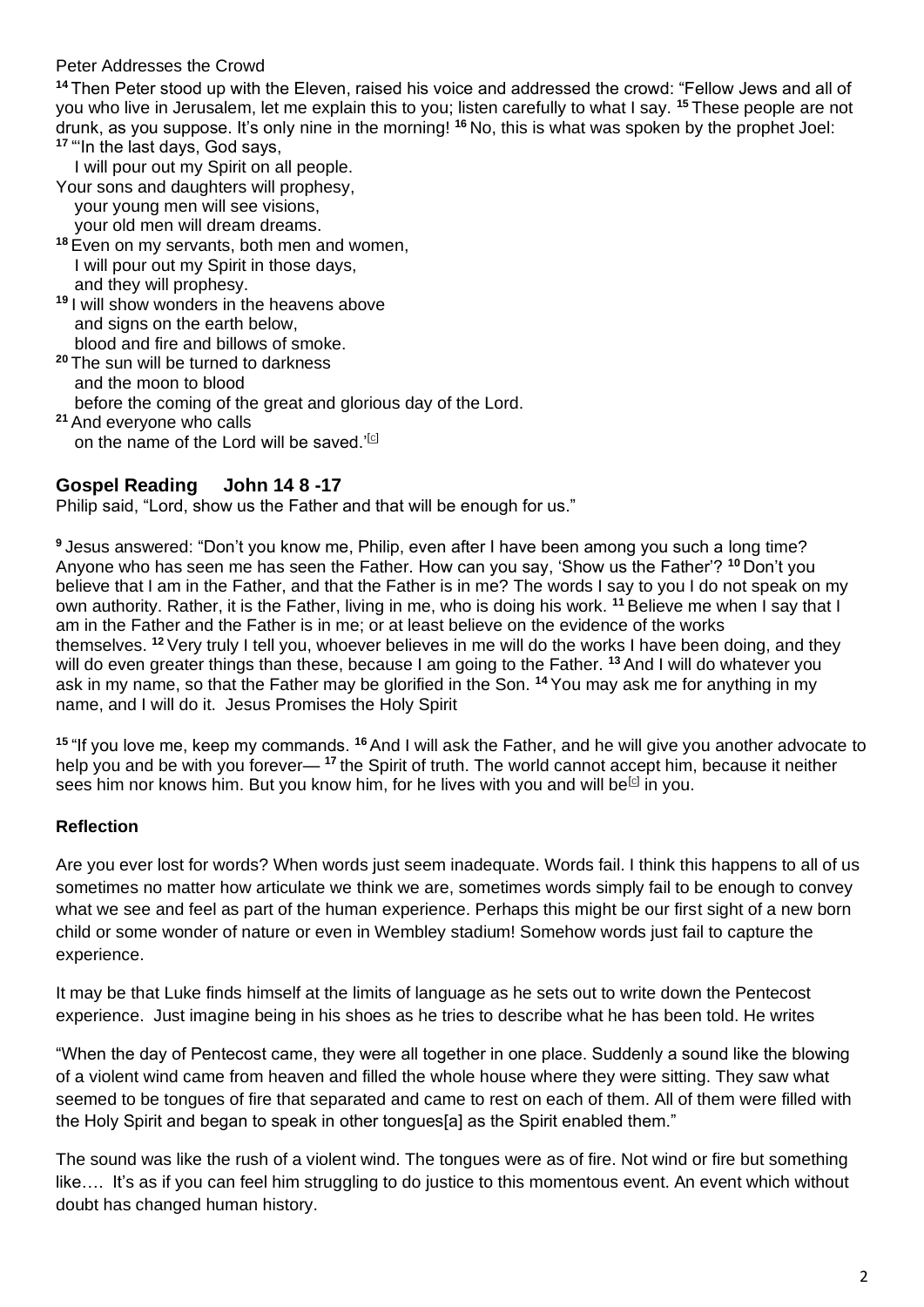Whatever you interpretation of the scene in that room with the disciples gathered around the Pentecost that they experienced was a creative force that has cascaded down the centuries as the Holy Spirit has remained active in human existence.

No one can deny that up until this point the work Jesus started was confined to a small country and relatively few people. Jesus may have preached to large crowds as he travelled around as an itinerant preacher with a few close disciples and after he as left them they are able to meet in just one room. Following this experience one room would never be enough again. The influence of Jesus teaching simply explodes. Justin Welby the Archbishop of Canterbury has referred to Pentecost and something like 'the Big Bang'. Again, words may not be enough to convey the explosion of Christianity from this time and place 2000 years ago.

We see the effect on individuals right away. Take Peter just a mere few weeks earlier he had denied who Jesus was as he crept away in the shadows. The disciples hid in an upper room after Jesus's death, frightened of the consequences. But after something like wind and fire the difference is dramatic. The disciples become bold in proclaiming the Good News of Jesus. Peter addresses the crowd:

"Repent and be baptized, every one of you, in the name of Jesus Christ for the forgiveness of your sins. And you will receive the gift of the Holy Spirit. 39 The promise is for you and your children and for all who are far off—for all whom the Lord our God will call."

At first the crowd is suspicious that the disciples are drunk on new wine but Peter says no, pointing out its only 9 o'clock in the morning. Through the miracle of the empowering of the Holy Spirit these disciples, some humble fishermen speak out, the Holy Spirit serving as a unifying force to bring disparate peoples from all over the place together such that they understand what they are seeing and hearing. Luke concludes:

"They devoted themselves to the apostles' teaching and to fellowship, to the breaking of bread and to prayer. Everyone was filled with awe at the many wonders and signs performed by the apostles. All the believers were together and had everything in common. They sold property and possessions to give to anyone who had need. Every day they continued to meet together in the temple courts. They broke bread in their homes and ate together with glad and sincere hearts, praising God and enjoying the favour of all the people. And the Lord added to their number daily those who were being saved."

They may not have been drunk at 9 o'clock in the morning but they were filled with the Holy Spirit at 9 o'clock and maybe that's a good lesson for us. It's always 9 o'clock somewhere and who knows where the power of the Holy Spirt will be felt next, be it whatever o'clock it happens to be, to be our comforter. God has promised the gift of the Holy Spirit at all times and in all places.

Before this week is out or even before this day is over, we will come across someone in need of comfort and healing. When we do how bold will we be? Let us not hold back frightened of doing the wrong thing, stuck in our upper room, when we must trust the Holy Spirit to enable us to share God's love in all ways large and small. Its aways 9 o'clock somewhere.

If we do find this frightening look back and remember the times you have been empowered to sit with a friend in need or when you have done a favour for a neighbour or some other act of love. You might not have thought much about it at the time but that doesn't mean it wasn't deeply significant to others. This is God's gift to us as we are there for someone else. It's also his gift when we have been carried through a personal time of trial. The gift of the Holy Spirit healer and comforter.

When and how might this happen next? I have no idea. But I do know this, God came in a mighty way at 9:00 in the morning on that Pentecost, when the Christian Church was born – and it is always 9:00 somewhere. Whenever the Spirit nudges us, we should just trust God to be in the midst of the situation, for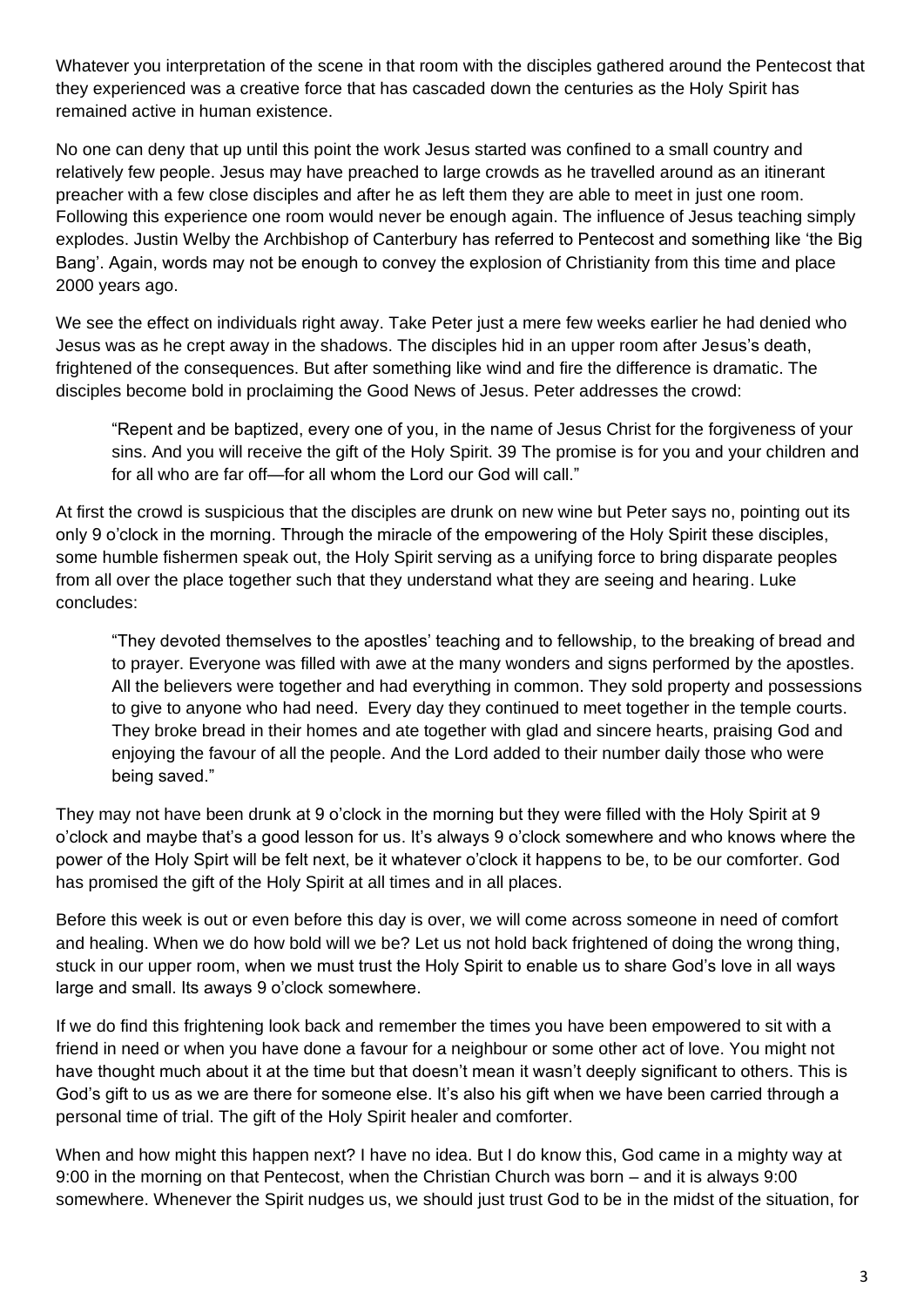that creative force that changed the world at Pentecost is still like wind and fire blowing and burning through our lives.

## **Hymn 2 StF 398 There's spirit in the air**

1.There's a spirit in the air, telling Christians everywhere: 'Praise the love that Christ revealed, living, working, in our world!'

2. Lose your shyness, find your tongue, tell the world what God has done: God in Christ has come to stay. Live tomorrow's life today!

3. When believers break the bread, when a hungry child is fed, praise the love that Christ revealed, living, working, in our world.

4. Still the Spirit gives us light, seeing wrong and setting right: God in Christ has come to stay. Live tomorrow's life today!

5. When a stranger's not alone, where the homeless find a home. praise the love that Christ revealed, living, working, in our world.

6. May the Spirit fill our praise, guide our thoughts and change our ways God in Christ has come to stay. Live tomorrow's life today!

7. There's a Spirit in the air, calling people everywhere: praise the love that Christ revealed, living, working, in our world.

*Brian Wren (b.1936*)

#### **Prayers**

God of Pentecost, today we praise you for a promise kept, A people filled, A church empowered to share the good news of Jesus. For the Spirit came, emboldening, encouraging, energising and equipping, loosening tongues and setting hearts on fire with the truth of Your love.

### **Spirit of the living God, fall afresh on us.**

God of Pentecost, in these strange days, unfamiliar and unchartered, we confess to you the ways we have limited and stifled Your Spirit, and offer ourselves once again to you this day, praying that you would renew and guide us into the future. **Spirit of the living God, fall afresh on us**.

God of Pentecost, filled and fired up, may we, Your church, trust in Your unchanging love, be open to Your Spirit at work in all our dreaming, praying, planning and serving, and be emboldened, encouraged, energised and equipped, to use our gifts for the growing of Your Kingdom, as we shine brightly and follow Your lead, confident that you are not only within us and beside us, but always in front. **Spirit of the living God, fall afresh on us. Amen**.

#### **Hymn 3 StF 395 Spirit of the living God**

Spirit of the living God, Fall afresh on me; Spirit of the living God, Fall afresh on me. Break me, melt me, mould me, fill me, Spirit of the living God, Fall afresh on me. *Daniel Iverson (1890 – 1977)*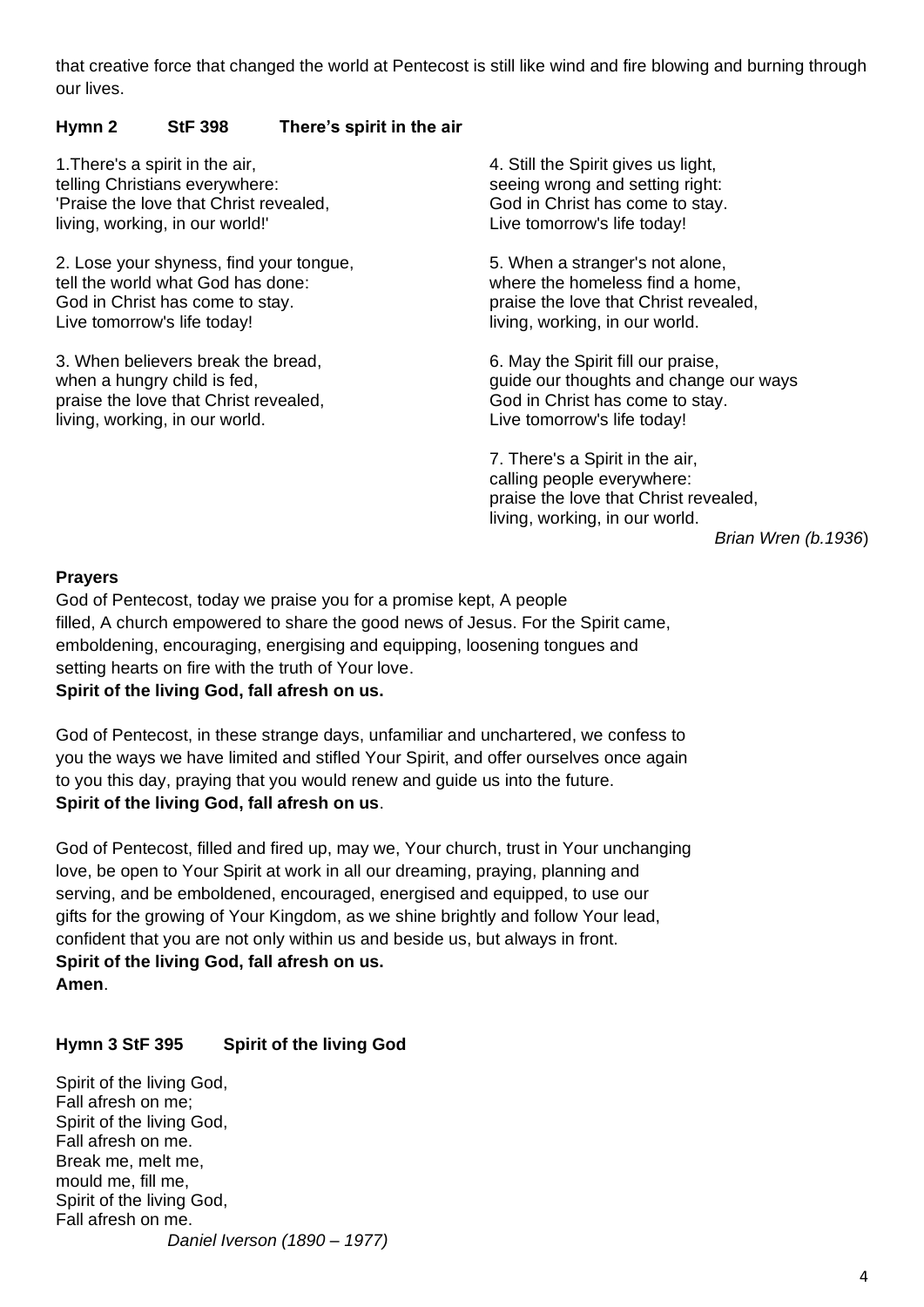### **Prayers of Intercession:**

Loving God,

We ask for the gift of your Holy Spirit to help us pray as we ought. Holy Spirit: **Help Us.**

We ask for the energy and vision of your Spirit for those who are tiring in the battle against injustice and oppression: for those exhausted by the struggle with poverty and hunger. Holy Spirit: **Help Us.**

We ask for the hope and comfort of your Spirit for those whose lives are overshadowed by illness or pain; for those whose lives are darkened by sorrow or bereavement. Holy Spirit: **Help Us.**

We ask for the peace and joy of your Spirit for those living in the shadow of war and violence; for those eaten up by guilt and anxiety and whose Christian life has become hard and dry. Holy Spirit: **Help Us.**

We ask for the guidance and strength of your Spirit for those uncertain how to use their time, talents and gifts; for those tempted to do what is wrong. Holy Spirit: **Help Us.**

We ask for the love and courage of your Spirit for those reaching out to comfort the distressed; for those reaching out to others with the Good News of Christ. Holy Spirit: **Help Us.**

Loving God, We ask for the assurance of your Spirit to know your presence with us in our daily lives: in our relationships; in our work and service; in our worship; in our times of joy and pain. Holy Spirit: **Help Us.**

In Jesus' name: **AMEN**

*(posted on the Church of Scotland's Starters for Sunday site).*

We bring all our prayers together in the words Jesus taught his disciples carried down the centuries in the power of the Spirit:

**The Lord's Prayer** – *whichever version you prefer*